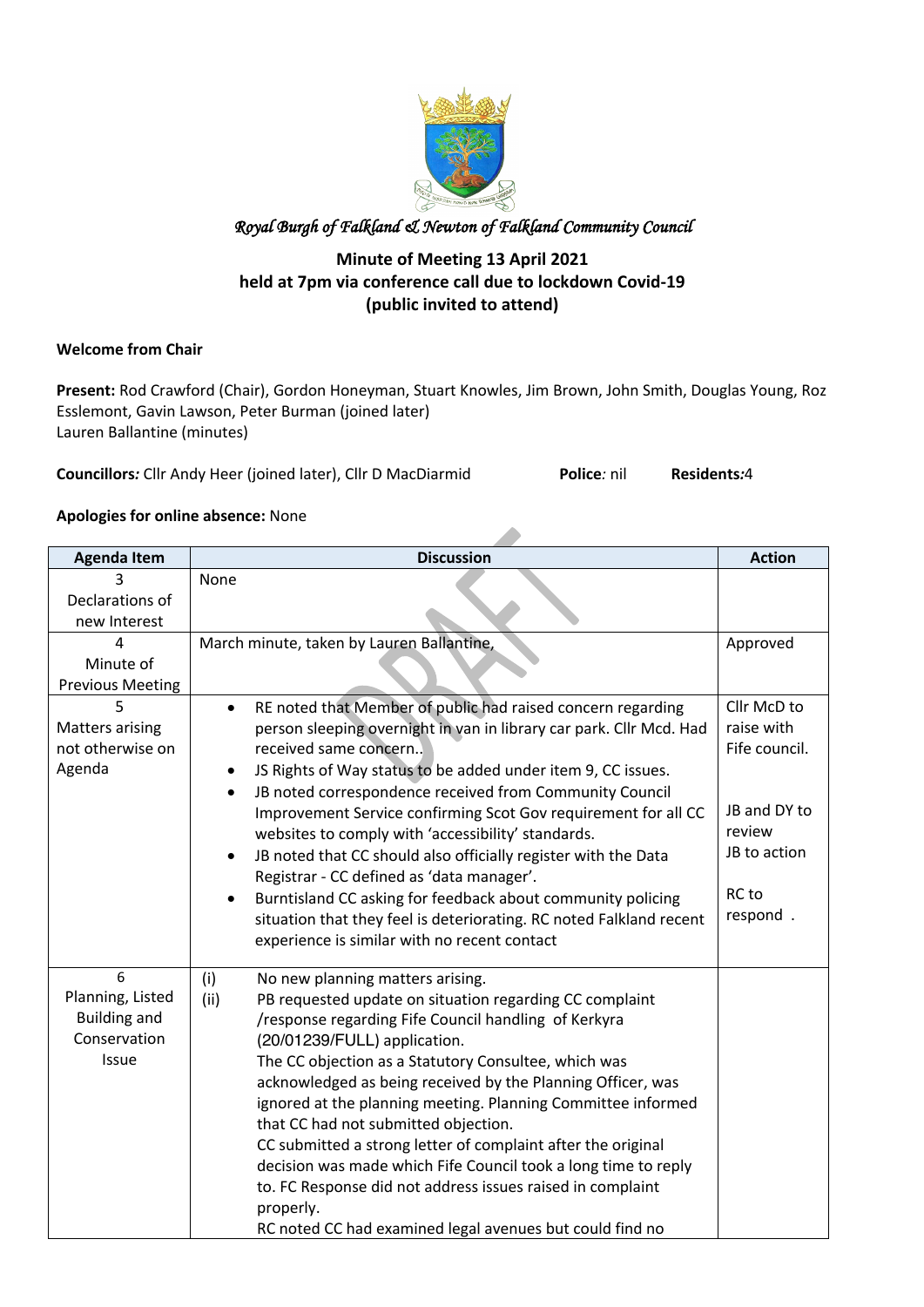

| obvious way forward.                                                                                                        |  |
|-----------------------------------------------------------------------------------------------------------------------------|--|
| CC took advice from PAS, who confirmed only way to potentially                                                              |  |
| change decision was to go to Court of Session for judicial review.                                                          |  |
| Discussed at previous CC meeting and decision taken that                                                                    |  |
| council could not contemplate costs and risk of this. Time taken                                                            |  |
| by FC to respond also took us out of the timescale for such                                                                 |  |
| review.                                                                                                                     |  |
| JB had agreed to prepare comprehensive account of complaint                                                                 |  |
| with intention of sending higher up FC chain to Chief Exec. Has                                                             |  |
| not managed to complete this yet due to ongoing Sustrans work.                                                              |  |
| This will not get decision reversed, only possible                                                                          |  |
| acknowledgement that FC acted in error. Other course of action                                                              |  |
| is to go to Ombudsman. Again will not reverse decision, only                                                                |  |
| investigate how process was operated by FC, if found to be                                                                  |  |
| deficient FC will be told to take action to make sure it doesn't                                                            |  |
| happen again. Ombudsman has no power to set aside planning                                                                  |  |
| decision.                                                                                                                   |  |
| PB stated we want to ensure this doesn't happen again, so merit                                                             |  |
| in approaching ombudsman.                                                                                                   |  |
| Resident CMcL feeling extremely let down, particularly by                                                                   |  |
| actions of local elected members. Emailed three local councillors                                                           |  |
| to forewarn that application was coming up. It was ignored. Why                                                             |  |
| did they not say more? When she made complaint was told that                                                                |  |
| CC objection had been 'lost'. How can it be lost? Something                                                                 |  |
| badly wrong.                                                                                                                |  |
| JB Noted that CC objection was listed on planning portal with                                                               |  |
| correct reference number as having been received. CC also                                                                   |  |
| received letter from planning officer confirming she had received                                                           |  |
| objection and it would be taken into account. These points were                                                             |  |
| raised to FC but they say objection was misfiled.                                                                           |  |
| Cllr McD said he had excused himself from the decision at                                                                   |  |
| committee due to knowing people involved on both sides.                                                                     |  |
| Cllr Heer was surprised at the committee meeting when told                                                                  |  |
| that CC hadn't objected as understood they were going to.                                                                   |  |
| Planning committee works as presented with a report which<br>recommended granting permission Councillors can only refuse if |  |
| the application is contrary to planning policies. No issues re                                                              |  |
| planning policies were reported                                                                                             |  |
| Cllr Heer noted that new buildings or extensions are allowed in                                                             |  |
| conservation areas but it has to be done sympathetically. Papers                                                            |  |
| stated it was compliant with policies and that it was on the edge                                                           |  |
| of conservation area so acceptable.                                                                                         |  |
| PB stated that planning officer quoted all relevant policies but                                                            |  |
| D <sub>200</sub> 2 of 9                                                                                                     |  |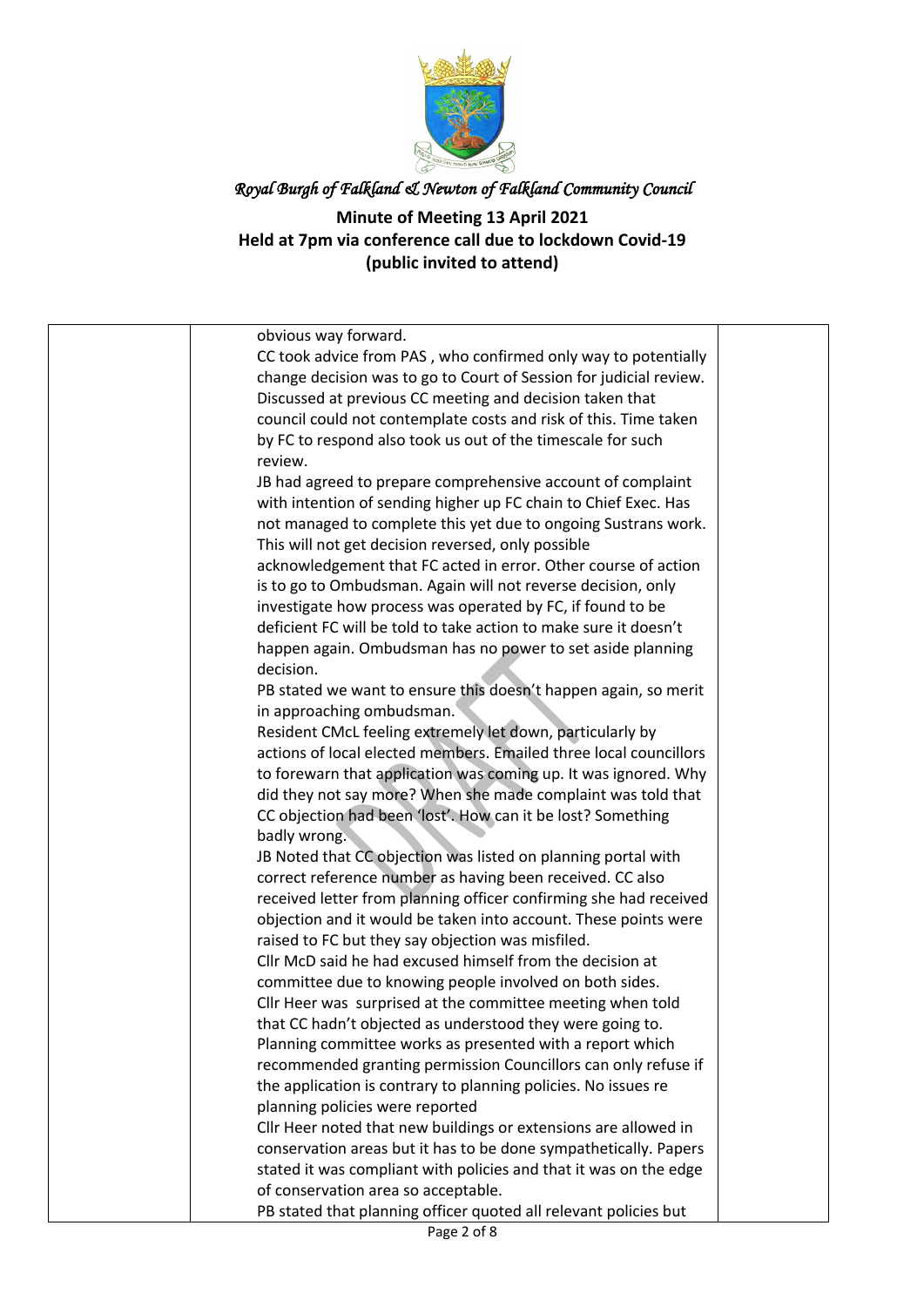

|                   | drew wrong conclusions and erred in fact on many issues.                   |       |
|-------------------|----------------------------------------------------------------------------|-------|
|                   | Handling report was an appalling document and number of                    |       |
|                   | objections should have alerted committee,.                                 |       |
|                   | Cllr Heer noted there are frequently multiple objections, and              |       |
|                   | numbers are not especially relevant                                        |       |
|                   | Objections are taken into account especially if from CC but in             |       |
|                   | this case committee was told there wasn't one.                             |       |
|                   | CMcL noted that she had contacted the Chief Executive of Fife              |       |
|                   | Council by email but got no response                                       |       |
|                   | RC noted if we decide to go ahead with complaint to the                    |       |
|                   | ombudsman, he is happy to put name to sending complaint to                 |       |
|                   | chief executive at the same time.                                          |       |
|                   | JB noted any further complaint submission has to be a very                 |       |
|                   |                                                                            |       |
|                   | comprehensive response, detailing the whole story, no point in             |       |
|                   | putting forward something which will require further                       |       |
|                   | investigation on FC side, we must state all points in one                  |       |
|                   | document.                                                                  |       |
|                   | Agreed that draft Ombudsman / CEO complaint should be                      | Noted |
|                   | completed for further action review.                                       | JB/PB |
|                   |                                                                            |       |
| $\overline{7}$    |                                                                            |       |
| Falkland's Future | Chair asked JB/SK for update.                                              |       |
| Project           | JB noted tender issued to prospective consultants for work discussed at    |       |
|                   | last meeting. Three companies: Systra, OPEN and Millard Consultants.       |       |
|                   | Millard declined due to workload so two bids received Both have been       |       |
|                   | reviewed and evaluated. Both good and competent but big price              |       |
|                   | difference, one almost double the other and not really compliant with      |       |
|                   | schedule. Recommendation is to award contract to OPEN. Approval from       |       |
|                   | SUSTRANS to cover costs which comes to just over £20,000. Subject to CC    |       |
|                   | agreement proposing to go ahead and make award and kick off studies        |       |
|                   | ASAP. Preferred timescale from SUSTRANS was to have work completed         |       |
|                   | by third week in May but will take longer, probably 19/04 until first week |       |
|                   | of June.                                                                   |       |
|                   | JB noted will be fully funded by SUSTRANS.                                 |       |
|                   | Chair asked for quick resume of the scope of study                         |       |
|                   | Pleasance and Newton Road, implement 20mph speed limit and<br>$\circ$      |       |
|                   | make it self-enforcing with traffic calming measures and                   |       |
|                   | additional crossing and improvements at the school junction and            |       |
|                   | East Port junction. Enhancements to bus stops at East Port                 |       |
|                   | junction.                                                                  |       |
|                   | Modal Filter at Horsemarket/South Street junction which will<br>$\circ$    |       |
|                   | limit vehicle movement in certain directions. Proposal to be               |       |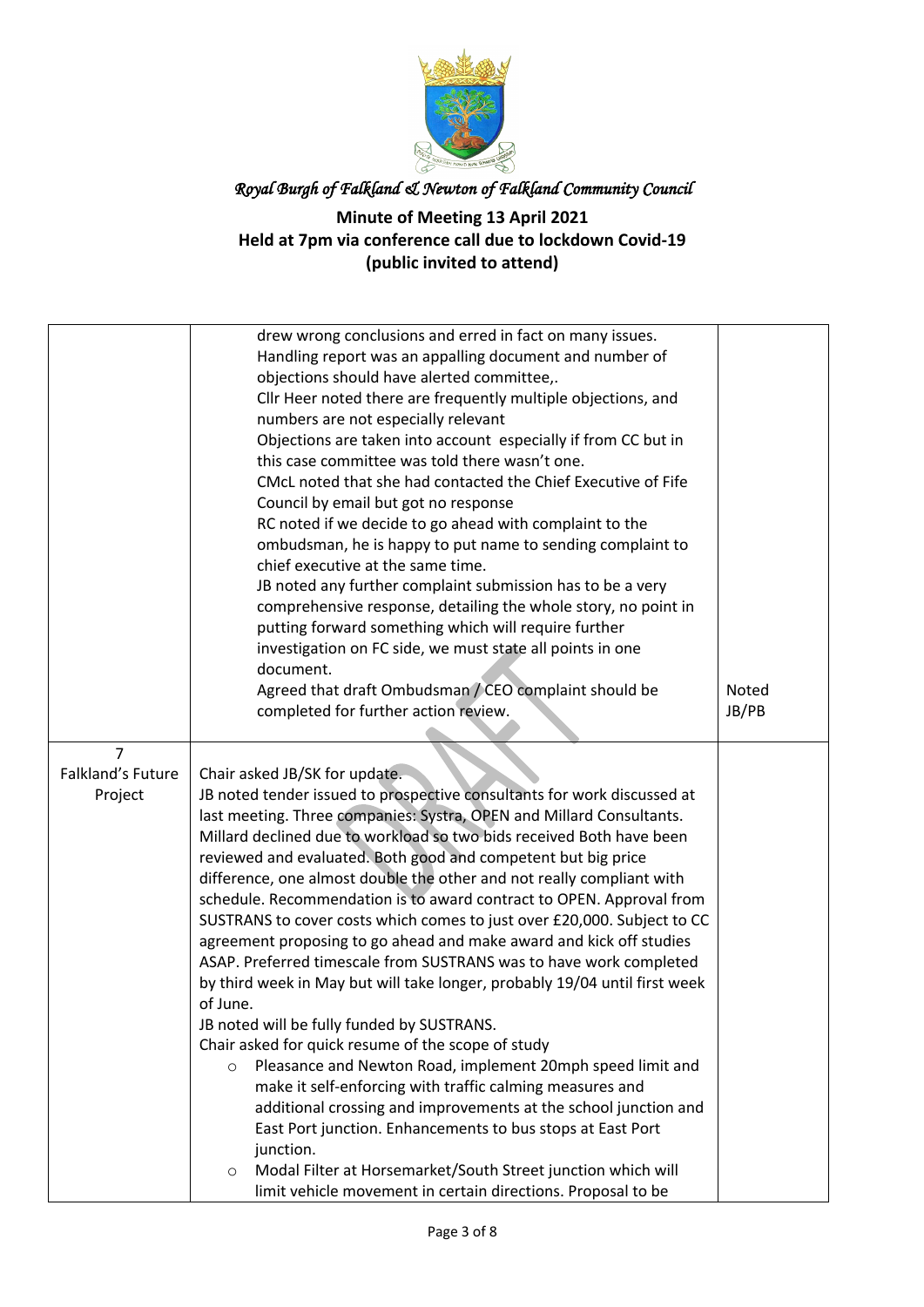

| investigated.                                                                |               |
|------------------------------------------------------------------------------|---------------|
| Improvementw to footways of High Street, accessibility<br>$\circ$            |               |
| compliant crossings on High Street, Back Wynd and Cross Wynd                 |               |
| junctions.                                                                   |               |
| Improvement of footway all the way up High Street West / West<br>$\circ$     |               |
| Port to foot of Hill Rd.                                                     |               |
| Improvement of green space at the bottom of the Hill road,<br>$\circ$        |               |
| incorporating additional parking spaces and rerouted footway to              |               |
| Back Dykes and possible seating.                                             |               |
| Chair expressed support of proposed work package and requested               | JB to confirm |
| council agreement to proceed to award study to OPEN on above basis.          | award.        |
| Agreed by all.                                                               |               |
|                                                                              |               |
| JB hoping to have kick-off meeting with the consultants on Monday or         |               |
| Tuesday of next week with SUSTRANS, Fife Council. Hoping to involve          |               |
| Fiona Fisher from FC from the conservation side.                             |               |
|                                                                              |               |
| JB requested approval for some additional associated expenditure. Green      |               |
| space work would require another small tree survey, propose going to         |               |
| same specialistwho carried out survey on East Loan trees ,. Region of        |               |
| £200 - £250 for survey and report. Assess where roots are going and          |               |
| where disturbance to be avoided.                                             |               |
| JS noted his support for the greenspace proposal but asked if neighbours     | JB to obtain  |
| have been advised /consulted?                                                | quote.        |
| JB has discussed outline with some neighbours but noted this is only a       |               |
| concept study at this stage. Linked to possibilities of doing things on High |               |
| Street West / West Port. At the moment cars parked on pavement all           |               |
| way down HSW.                                                                |               |
| Resident SH noted that parked cars on HSW / West Port are undesirable        |               |
| from pedestrian point of view but they form excellent calming for traffic    |               |
| speed point of view, if cars are to be moved it has to be done at the same   |               |
| time as putting speed bumps and other stuff in. JB confirmed this is         |               |
| covered in study scope as is speed restriction or gateway as traffic         |               |
| approaches the village from Craigmead to cut speed of traffic coming         |               |
| down the hill, including bicycle traffic.                                    |               |
|                                                                              |               |
| JB also requested approval to carry out some land register searches          |               |
| associated with the SUSTRANS work. Forecast cost in the region of £100.      |               |
| Proposal agreed.                                                             |               |
|                                                                              |               |
|                                                                              |               |
|                                                                              |               |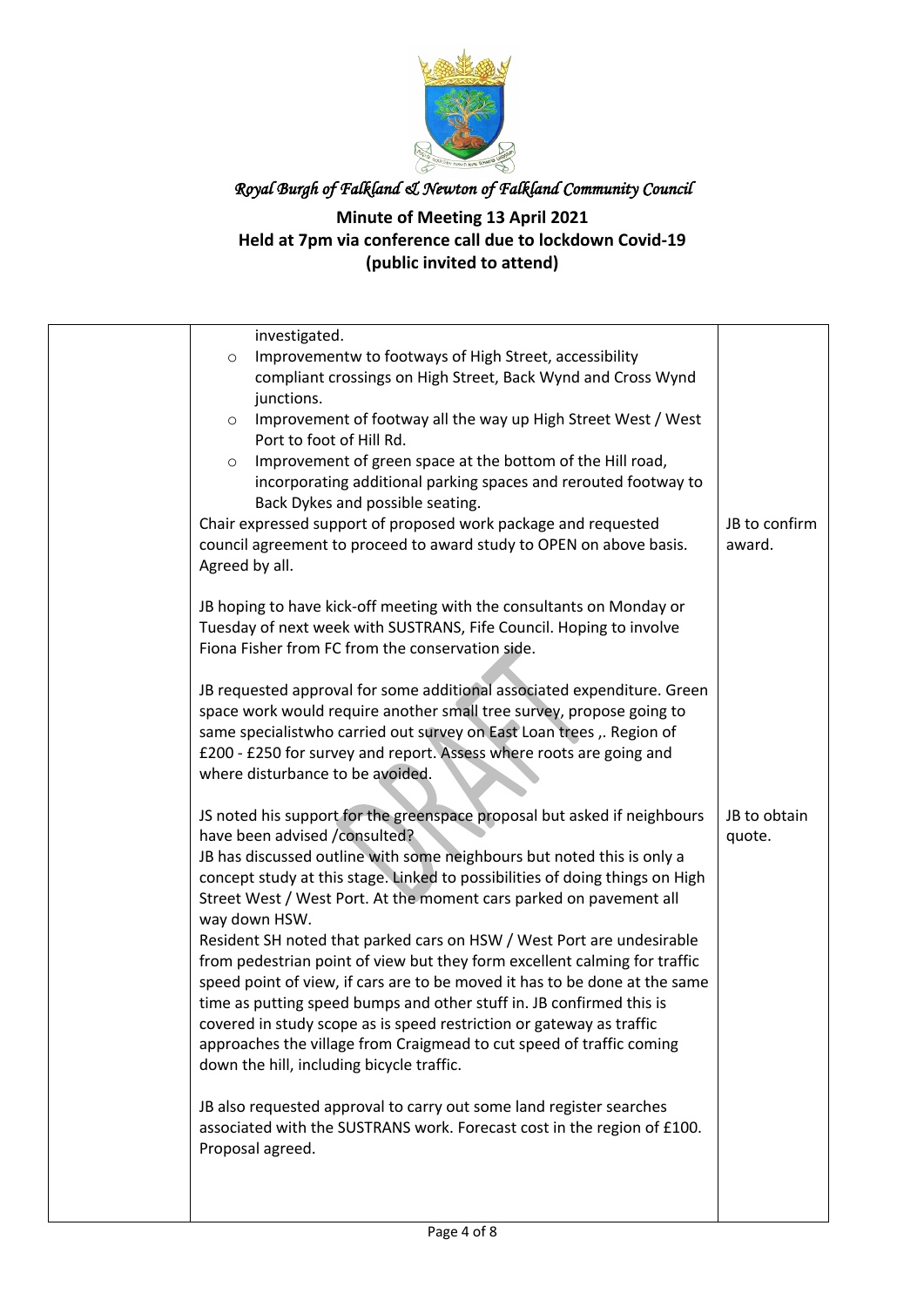

| 8                     | (i)   | Fountain water restoration- JB proposed that that CC together                                                                           |  |
|-----------------------|-------|-----------------------------------------------------------------------------------------------------------------------------------------|--|
| Community             |       | with the Falkland Society should initiate study to look at ways that                                                                    |  |
| <b>Council Issues</b> |       | fountain could be converted to a recycling system and also                                                                              |  |
|                       |       | separate potable drinking fountain should be added to the                                                                               |  |
|                       |       | fountain or in separate location near the square. Separate location                                                                     |  |
|                       |       | would avoid children etc. going on to the carriageway to get to                                                                         |  |
|                       |       | water fountain. The existing fountain would be non-potable but                                                                          |  |
|                       |       | would flow continuously PB was keen on Falkland Society                                                                                 |  |
|                       |       | participation and suggestion that FS should approach the war                                                                            |  |
|                       |       | memorial trust for funding to get study done.                                                                                           |  |
|                       |       | PB noted this has crystalised discussion into a project proposal and                                                                    |  |
|                       |       | strongly supports it. The fountain is much appreciated by                                                                               |  |
|                       |       | everyone who visits and unfortunate that it's not working due to                                                                        |  |
|                       |       | water billing issues. A recycling system would be preferable from                                                                       |  |
|                       |       | an environmental viewpoint so as not wasting treated water. A                                                                           |  |
|                       |       | dedicated drinking fountain could be located somewhere safer,                                                                           |  |
|                       |       | e.g. corner where interpretation panel and Victorian post box exist                                                                     |  |
|                       |       | would be very suitable place. All needs managing by competent                                                                           |  |
|                       |       | conservation architect, JB suggested ARC architects in Cupar, who                                                                       |  |
|                       |       | were involved the last refurbishment work on the Bruce fountain.                                                                        |  |
|                       |       | May well have some record of work done and details of access to                                                                         |  |
|                       |       | the inside of the fountain                                                                                                              |  |
|                       |       | PB will make initial approach to ARC for proposal.                                                                                      |  |
|                       |       | GL noted that if not drinking water, there will have to be warning                                                                      |  |
|                       |       | signs and raised concern about people not reading signs and                                                                             |  |
|                       |       | drinking water that is not potable.                                                                                                     |  |
|                       |       | JB noted previous meeting with community planning (FC) when                                                                             |  |
|                       |       | issue first came up about cutting off water supply and point was                                                                        |  |
|                       |       | made about other fountains in Fife which have been converted to                                                                         |  |
|                       |       | recycling systems. Example of this is St Andrews. Fife Council                                                                          |  |
|                       |       | made point that although charity might get exemption from water                                                                         |  |
|                       |       | rates it would be very unlikely Scottish Water would agree to it if                                                                     |  |
|                       |       | water was being run to the burn. Need to decide if want fountain<br>running all the time or only have a facility which allows people to |  |
|                       |       | get supply of water.                                                                                                                    |  |
|                       | (ii)  | JS, Nothing to report                                                                                                                   |  |
|                       | (iii) | RC noted that issue of tree planting proposals came up at                                                                               |  |
|                       |       | stakeholders meeting. SH asked about status, particularly in                                                                            |  |
|                       |       | relation to East Loan area. Noted that money was given by WMT                                                                           |  |
|                       |       | to group comprising Cllr MCd, Ian Husband and Scott McIntosh.                                                                           |  |
|                       |       | Falkland Gardening Group were also given a grant by WMT to                                                                              |  |
|                       |       | plant specific heritage trees around the village.                                                                                       |  |
|                       |       | Cllr McD, contacted by Lars C recently in connection with planting                                                                      |  |
|                       |       |                                                                                                                                         |  |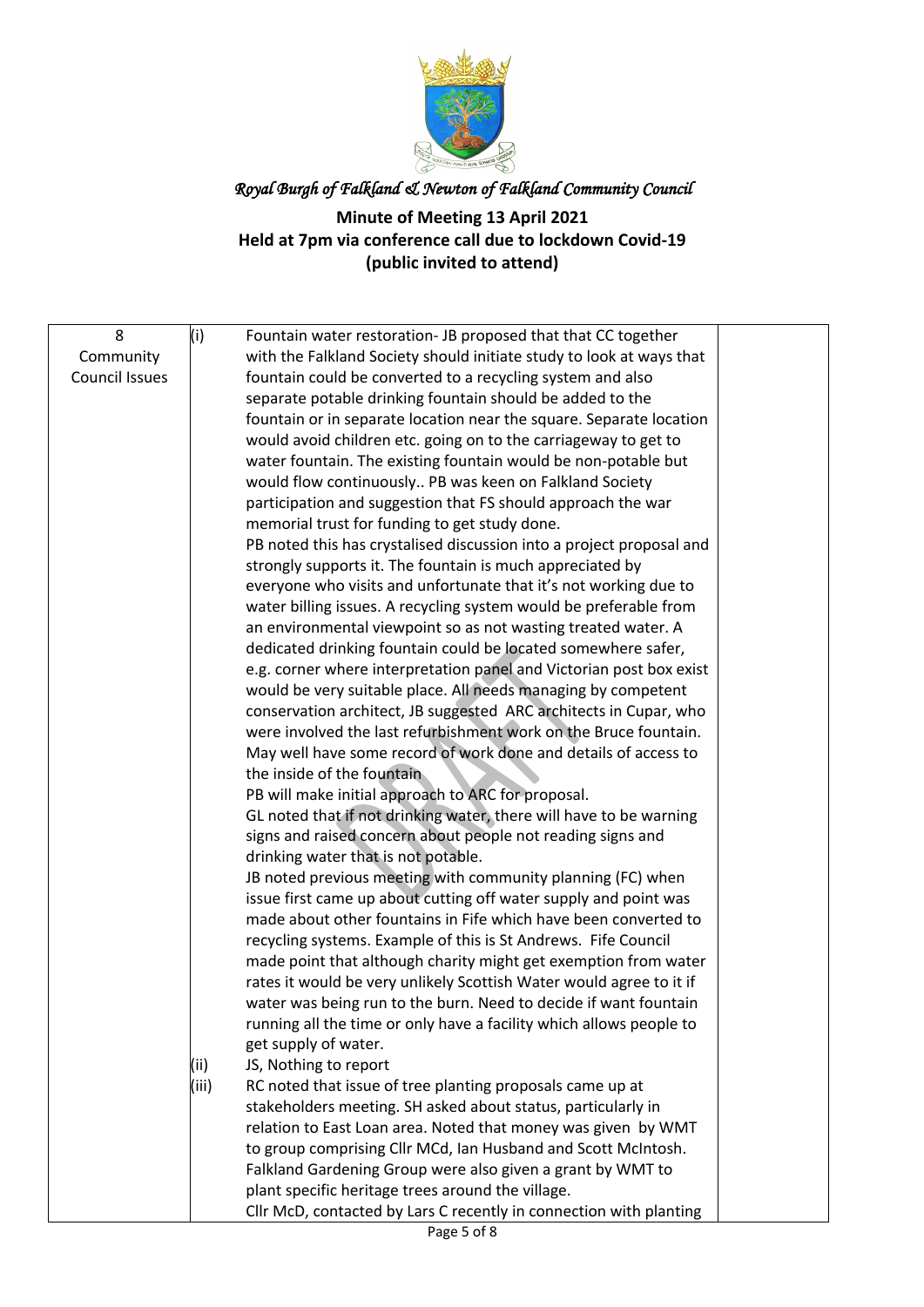

|                                       | of trees and if planning permission was needed to plant them. Not<br>required for planting necessary for removal / pruning in the<br>Conservation Area. FC Roads are Trying to improve sightlines in<br>some areas of Falkland, particularly school and mini roundabout.<br>Trees in discussion, one was close to Alan Bennies garage, the<br>other at the nursing home. Concern for obscuring view in future.<br>Passed on detail of Richard Simmons, transportation officer advise<br>on keeping sightlines clear.<br>RC noted garden group have taken this into account and there is<br>correspondence between them and the council re where they will<br>site trees.<br>Cllr McD seeking advice from A Reidi regarding types of trees he<br>would recommend for East Loan. Will consult with CC prior to East<br>Loan planting.<br>RC attended webinar Scottish Community Climate Network.<br>Looking at tree planting initiatives in Fife. Fife Environmental<br>Action with lottery funding supporting community tree planting.<br>Piloting three areas in Fife which involves community groups | All agree                  |
|---------------------------------------|-------------------------------------------------------------------------------------------------------------------------------------------------------------------------------------------------------------------------------------------------------------------------------------------------------------------------------------------------------------------------------------------------------------------------------------------------------------------------------------------------------------------------------------------------------------------------------------------------------------------------------------------------------------------------------------------------------------------------------------------------------------------------------------------------------------------------------------------------------------------------------------------------------------------------------------------------------------------------------------------------------------------------------------------------------------------------------------------------------|----------------------------|
|                                       | taking local residents views into account.<br>(iv) Rights of Way Issues, GL has done a lot of work on this and can<br>report subscriptions to Rights of Way society £20 per year aer up<br>to date. Will be meeting with RoW officer who can advise what<br>needs to be done and schedule to maintain rights. All up to date<br>at present. Leave as item on agenda now but GL and JS will be<br>doing necessary work.                                                                                                                                                                                                                                                                                                                                                                                                                                                                                                                                                                                                                                                                                |                            |
| 9<br>Cllr D<br>MacDiarmid's<br>report | Specific mention was made of the following items:<br>(i) Garden Cottage has new planning application. Looks mainly<br>retrospective for either the work they are doing or have done.<br>(ii) Frustrating to not have actions done on the Pleasance that he<br>has requested. Emailing back and forth to arrange meeting and<br>get high up on agenda. Asked for mini roundabout to be re-                                                                                                                                                                                                                                                                                                                                                                                                                                                                                                                                                                                                                                                                                                             | Confirmed<br>Retrospective |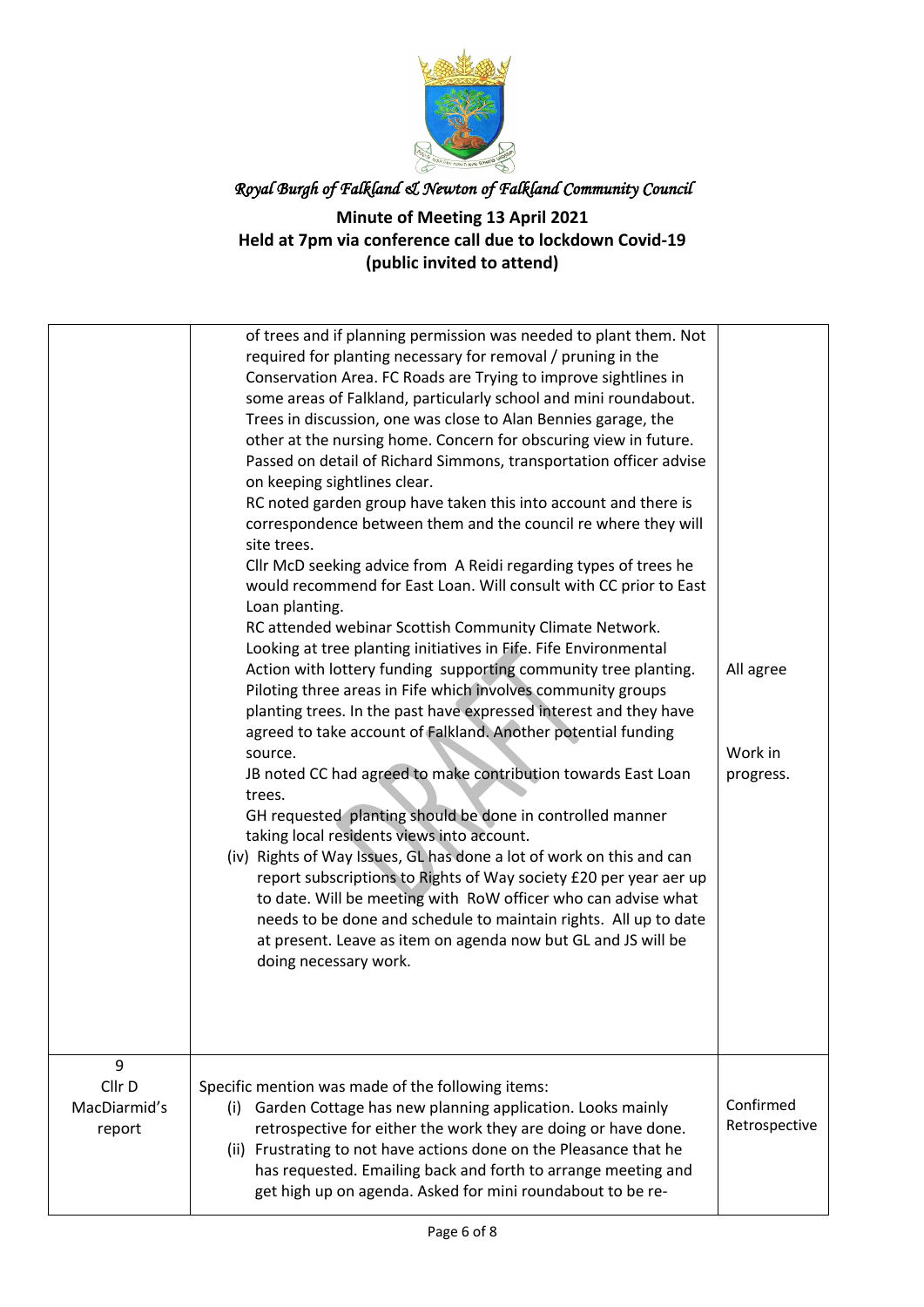

| 10 (ii) Residents'<br><b>Issues</b> | painted.<br>(iii) Fife Millennial Cycleways are spending money all over Fife<br>including south of New Inn roundabout, emailed about not<br>spending in ward 16, awaiting a reply.<br>(iv) Reported pot holes to be repaired<br>(v) Lomond Vics pitch now appears to be used by a Kinross football<br>team, councillors have been asked to ask CC / community about<br>how they feel about organisation from outside Fife renting pitch<br>on Common Good land.<br>(vi) Major works to be done to some Walker Trust cottages. One will<br>be adapted into wheelchair accessible house to allow for large<br>wheelchair. For information only.<br>(vii) Maspie burn, FC have shored up the banking. Have taken<br>pictures and complained about poor workmanship.<br>(viii) OldBrunton Green bench, FC have agreed to relocate on Back<br>Dykes.<br>(ix) Identified where water comes out from top park burn, comes out<br>at Maspie burn.<br>Chair - asked further questions for Cllr McD?<br>DY - any action of Newton road pillar on pathway?<br>Cllr McD. no action taken yet. JS noted this is forcing pedestrians onto<br>the road, must be looked at urgently.<br>GL asked for confirmation re action on potholes. What is the plan?<br>Cllr McD notd that to fix permanently very expensive, money not there<br>for Fife. Back Dykes is earmarked for re surfacing in future.<br>JB noted Local Committee meeting papers received with list of road and<br>footway repairs put up for approval, has this taken place?<br>Cllr McD. Advised Falkland will not be done this year as not considered<br>high enough priority.<br>None |  |
|-------------------------------------|------------------------------------------------------------------------------------------------------------------------------------------------------------------------------------------------------------------------------------------------------------------------------------------------------------------------------------------------------------------------------------------------------------------------------------------------------------------------------------------------------------------------------------------------------------------------------------------------------------------------------------------------------------------------------------------------------------------------------------------------------------------------------------------------------------------------------------------------------------------------------------------------------------------------------------------------------------------------------------------------------------------------------------------------------------------------------------------------------------------------------------------------------------------------------------------------------------------------------------------------------------------------------------------------------------------------------------------------------------------------------------------------------------------------------------------------------------------------------------------------------------------------------------------------------------------------------------------------------------------------------------------|--|
|                                     |                                                                                                                                                                                                                                                                                                                                                                                                                                                                                                                                                                                                                                                                                                                                                                                                                                                                                                                                                                                                                                                                                                                                                                                                                                                                                                                                                                                                                                                                                                                                                                                                                                          |  |
| A.O.C.B.                            | RC gave feedback on use of Mill green by Stag Inn, attended meeting<br>with small group of residents, NS and the leaseholder of the stag Hamish<br>Waterson. Had met last summer and came to amicable agreement about<br>outdoor drinking with controlled numbers and times used. Outdoor<br>drinking coming back in April across Scotland, had a discussion about<br>plans.                                                                                                                                                                                                                                                                                                                                                                                                                                                                                                                                                                                                                                                                                                                                                                                                                                                                                                                                                                                                                                                                                                                                                                                                                                                             |  |